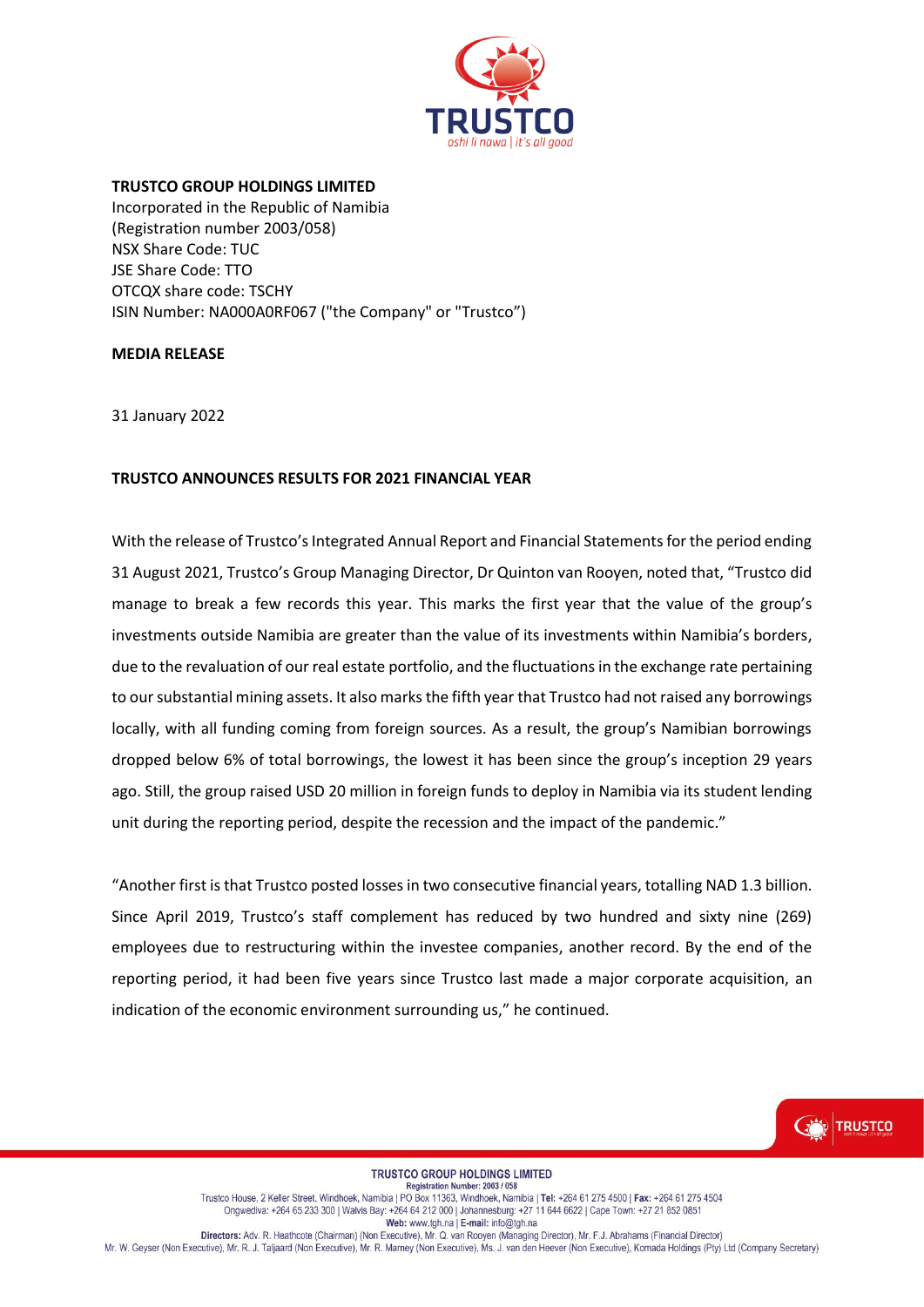

For the 2021 financial year, Trustco reported a decrease in revenues of 49% to NAD 312 million, with an increase in basic as well headline losses of 228% and 201% respectively, or losses down to NAD 872 million and NAD 766 million respectively. Losses after tax increased by 190% to a loss of NAD 988 million compared to a loss after tax of NAD 343 million the previous year.

Dr van Rooyen noted, "This has been one of the most challenging years for our investee companies, specifically due to the COVID-19 pandemic, and the associated macroeconomic situation they found themselves in. We say this not in mitigation, but to record this fact into the historical record."

Chairman of the Board, Adv Raymond Heathcote, added, "The pace of global economic recovery is closely tethered to the speed and efficacy of the vaccination programmes. As Mr Ruchir Agarwal and Ms. Gita Gopinath stated in an IMF report in May 2021, "Pandemic policy is also economic policy as there is no durable end to the economic crisis without an end to the health crisis." Until all of us are protected, the risk remains that we undo the tremendous gains made in developing and rolling out vaccines for all. "

Adv Heathcote continued, "Although the world has changed, Trustco's place in it has not. Our vision and value proposition remains relevant, as creating wealth for all stakeholders becomes even more crucial as we as a nation and a world works towards recovering from the pandemic. The operating environment in Namibia has been tough the last few years. With hardly any economic growth, we choose to remain focused on streamlining our investee companies to increase profitability while contributing to the economy and the country. Although Trustco continues to trade at a sizeable discount to its intrinsic value, the board remains focused on creating wealth for stakeholders by growing its underlying investee companies and pursuing value-unlocking initiatives wherever possible. The world is changing, and Trustco must change with it. "

Dr van Rooyen expanded on that, noting, "In the upcoming year, the group will reach even more records. For the first time, the group plans to monetise one of its major foreign investments, maintaining only a minority interest in its mining activities in Sierra Leone. The value of that



**TRUSTCO GROUP HOLDINGS LIMITED** Registration Number: 2003 / 058 Trustco House, 2 Keller Street, Windhoek, Namibia | PO Box 11363, Windhoek, Namibia | Tel: +264 61 275 4500 | Fax: +264 61 275 4504 Ongwediva: +264 65 233 300 | Walvis Bay: +264 64 212 000 | Johannesburg: +27 11 644 6622 | Cape Town: +27 21 852 0851 Web: www.tgh.na | E-mail: info@tgh.na Directors: Adv. R. Heathcote (Chairman) (Non Executive), Mr. Q. van Rooyen (Managing Director), Mr. F.J. Abrahams (Financial Director) Mr. W. Geyser (Non Executive), Mr. R. J. Taljaard (Non Executive), Mr. R. Marney (Non Executive), Ms. J. van den Heever (Non Executive), Komada Holdings (Pty) Ltd (Company Secretary)